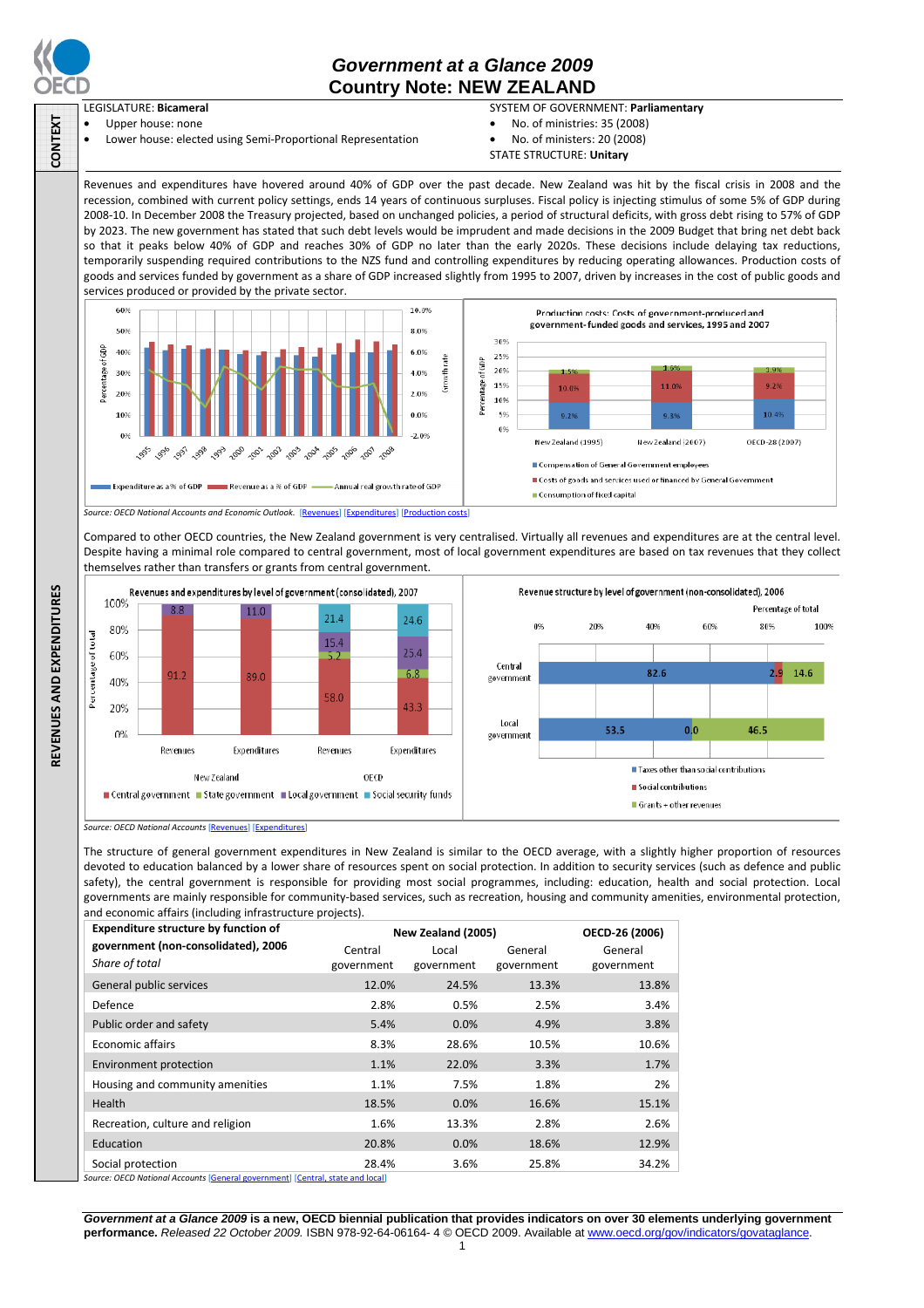

### *Government at a Glance 2009*  **Country Note: NEW ZEALAND**



Females represent a larger proportion of the central government workforce than the general labour force. Almost 60% of central government staff is female, much higher than the OECD average of 47%. Within central government, women occupy more than threequarters of the administrative positions, well above the OECD average. At the same time around 35% of senior managerial posts are filled by women, the third highest among OECD countries. *Source: OECD Strategic HRM Survey and Labour Force Survey*  participation] [Ageing]

In the New Zealand central government, HRM practices are highly delegated to line ministries and line managers. In this regard, New Zealand is a leader among the OECD member countries. The central government also operates a position-based recruitment system where most positions are open to both internal and external candidates and applicants apply directly to a specific post. *Source: OECD Strategic HRM Survey* 

[Delegation] [Recruitment] [Performa

New Zealand has developed a fairly comprehensive medium-term expenditure framework that is based on expenditure estimates that extend three years into the future and targets/ceilings for spending. New Zealand has a slightly more developed performance budgeting system than other OECD countries. Performance against targets is made available to the public and the legislature, and is used by the executive when developing its budget for a handful of agencies. In addition, the executive has more flexibility to adjust budgeted resources in New Zealand than in other countries. While line ministries can reallocate funds across line items and carry-over unused appropriation, these actions require the approval of the Finance Minister.

*Source: OECD International Budget Practices and Procedures Database.*  [Medium-term] [Performance budgeting] [Executive flexibility] OECD Journal on Budgeting: www.oecd.org/gov/budget/journal

Overall, New Zealand exhibits a high-degree of e-government readiness characterised by a well-educated populace and a high number of services available online. However, broadband penetration remains low when compared to other OECD countries, which may limit citizen's access to and use of e-government services. *Source: United Nations E-Government Readiness Knowledge Base, Eurostat.*  [Readiness] [Uptake]

 $[OFCD F-Go]$ 

New Zealand is characterised as having implemented a high level of transparency regarding potential conflicts of interest for central government decision makers. Legislators are required to declare if they have sources of income other than their government salary, where that income is derived from other employment (*e.g.* radio show host) or as a payment for activities (*e.g.* book royalties or speaking fees). They are not required to declare the amount of their income, or to make any declaration of income from certain other sources (*e.g.* investments).

*Source: OECD Survey on Integrity*  [Disclosures]

*Government at a Glance 2009* **is a new, OECD biennial publication that provides indicators on over 30 elements underlying government performance.** *Released 22 October 2009.* ISBN 978-92-64-06164- 4 © OECD 2009. Available at www.oecd.org/gov/indicators/govataglance.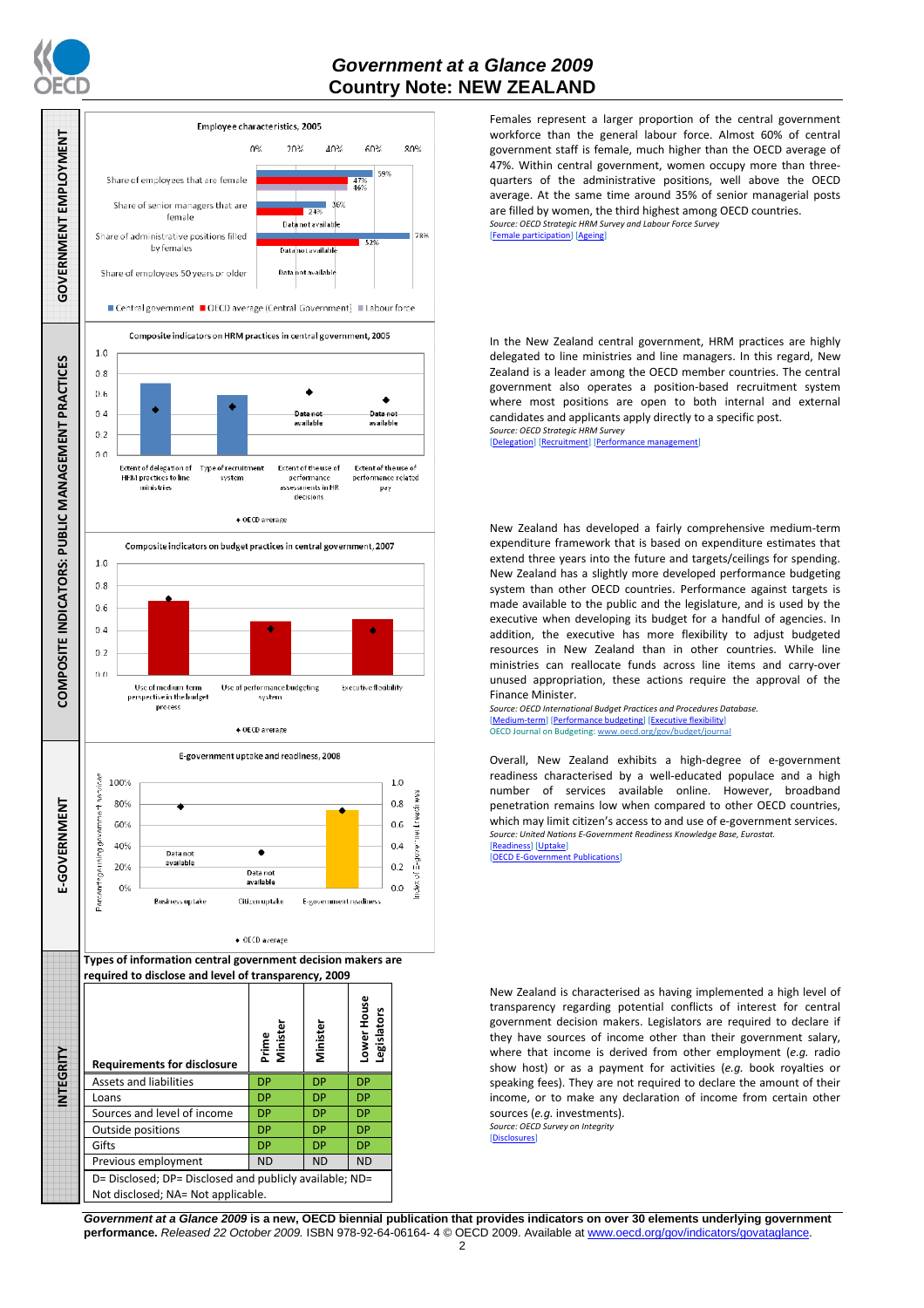

**REGULATORY MANAGEMENT** REGULATORY MANAGEMENT

## *Government at a Glance 2009*  **Country Note: NEW ZEALAND**

**Requirements for Regulatory Impact Analysis (RIA) processes used by central governments** 

|                                                                  | 2005                            | 2008                            |
|------------------------------------------------------------------|---------------------------------|---------------------------------|
| Quality reviewed by body external<br>to Ministry preparing rules | Yes                             | Yes                             |
| Required for draft primary laws                                  | Always                          | Always                          |
| Required for draft subordinate<br>regulations                    | Always                          |                                 |
| Required to quantify costs                                       | Only for<br>major<br>regulation | Only for<br>major<br>regulation |
| Required to quantify benefits                                    | Only for<br>major<br>regulation | Only for<br>major<br>regulation |
| Required to publicly release results                             | No                              | Always                          |

**Extent of programs for reducing administrative burdens at the central level of government** 

|                               | 1998 | 2005 | 2008 |
|-------------------------------|------|------|------|
| Explicit programme exists     | Yes  | Yes  | Yes  |
| Includes quantitative targets | No   | Nο   | No   |

The 2005 and 2008 surveys of Indicators of Systems of Regulatory Management examined the extent of governance practices designed to improve the quality of regulation in OECD countries. Among the most important practices are: the use of regulatory impact analysis (RIA) to assess the cost and benefits of new regulation and the institutional oversight of the quality of regulations; and the design of programs to reduce the costs of administrative activities on business and citizens.

In New Zealand, RIA (RIS) requirements apply to all policy proposals submitted to cabinet that are intended to result in government Bills or statutory regulations. Completed RIS are required to be published on the internet and, for changes to primary legislation, attached to the Bill. New Zealand has taken a sectoral approach to administrative burden reduction, examining the areas where improvements could be made to how regulation is administered in the sectors of hospitality, retail, wine and horticulture. In August 2009, the government issued a new policy statement making accountability for the quality of regulation a priority for government agencies.

*Source: OECD Survey on Regulatory Management.* [RIA] [Administrative simplification]

Regulatory Management Indicators: www.oecd.org/regreform/in

EU 15 reviews on Regulatory Reform: <u>www.oecd.org/gov/regref/eu15</u><br>Background reports on Regulatory Reform: <u>www.oecd.org/regreform/backgroundreports</u>